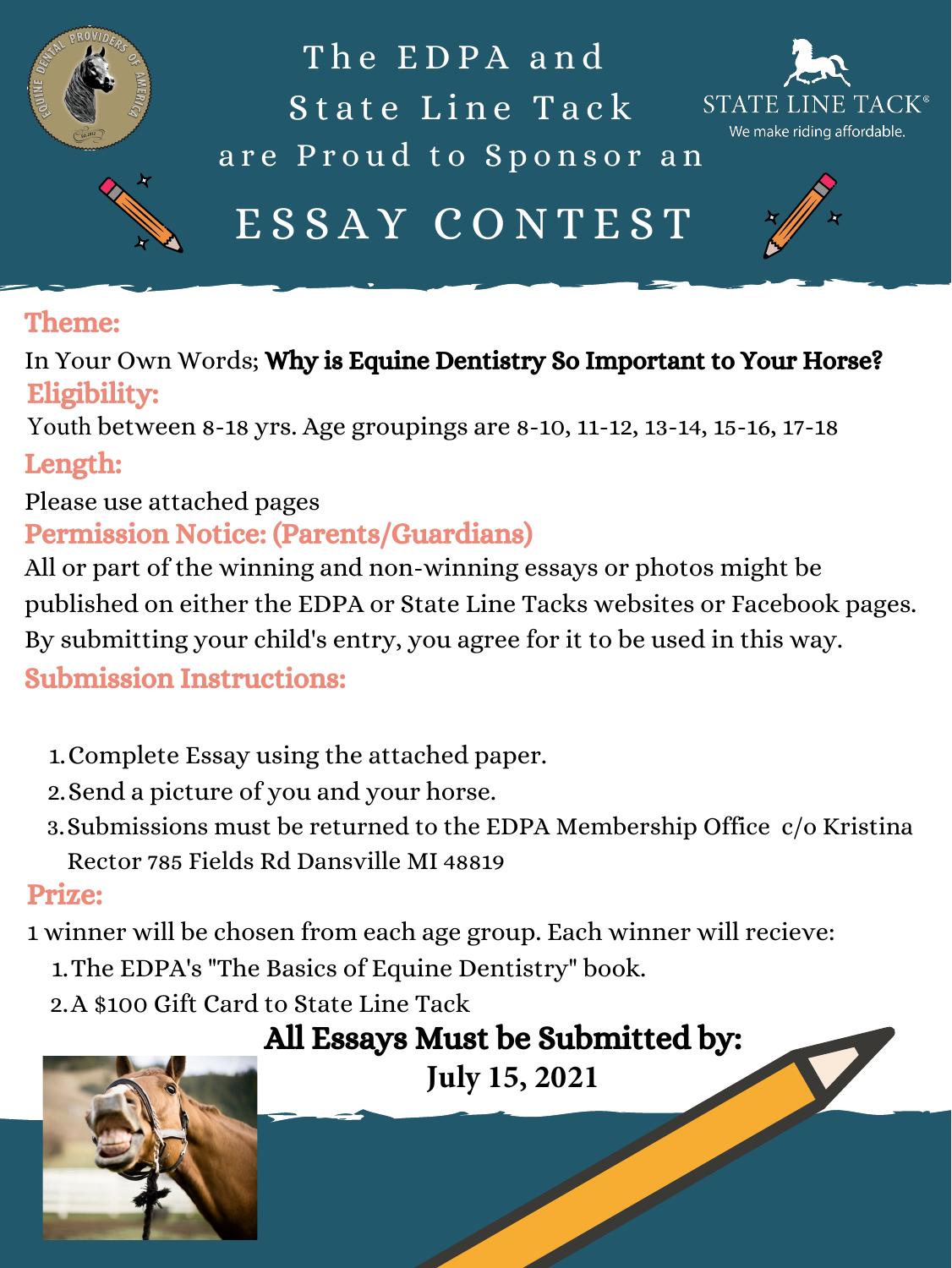

## ESSAY CONTEST



Name:



Address:

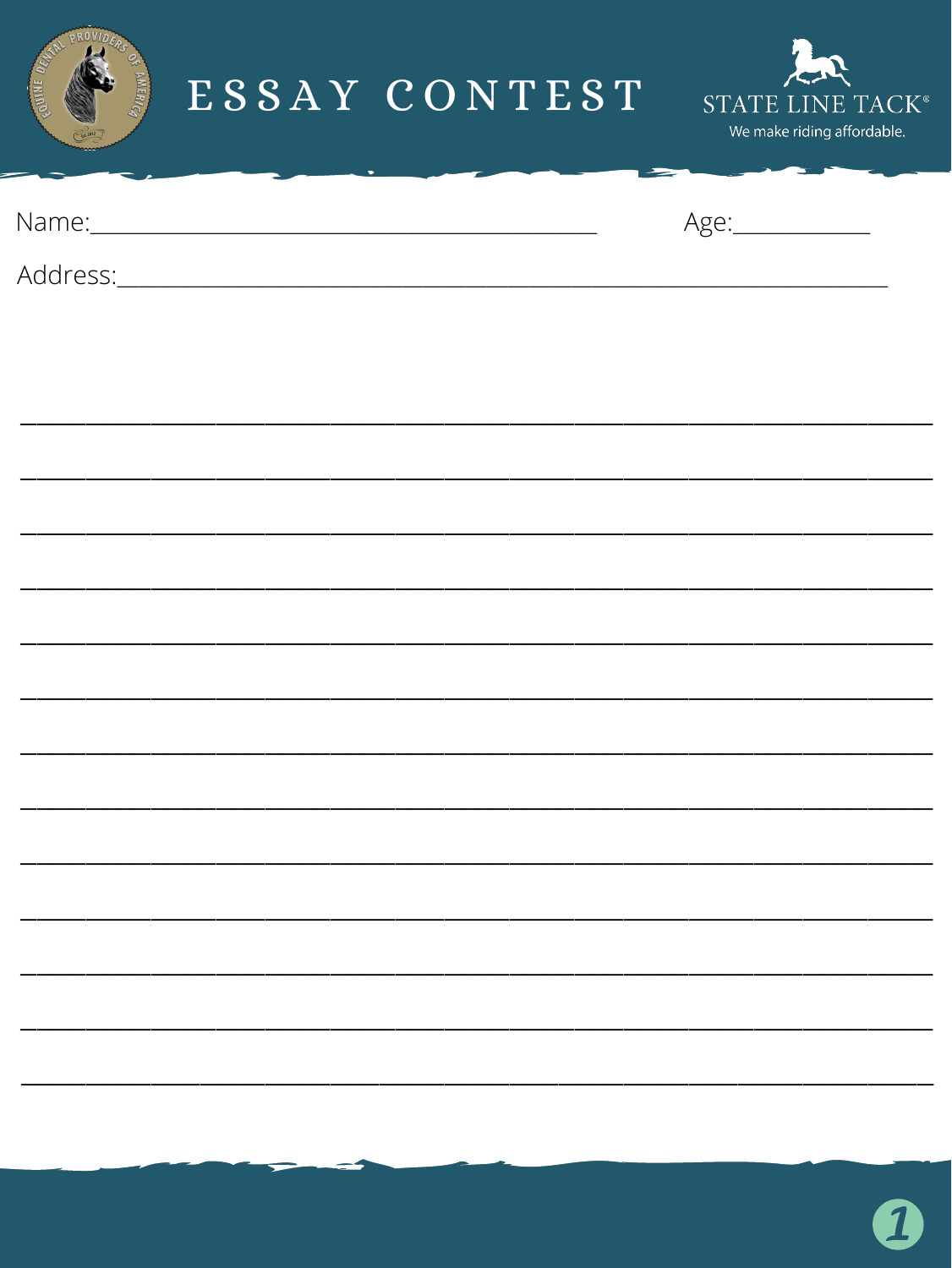

# ESSAY CONTEST